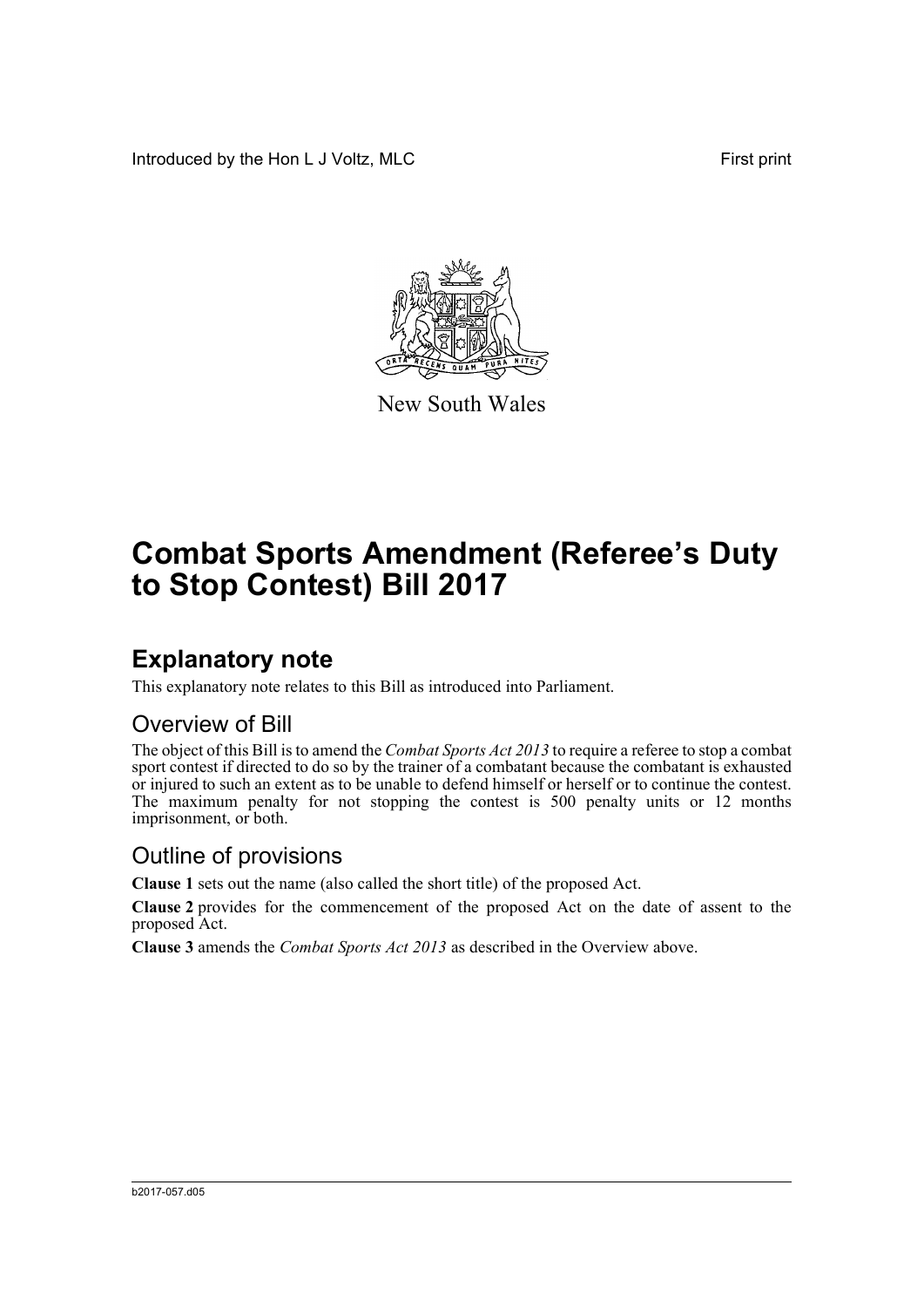Introduced by the Hon L J Voltz, MLC First print



New South Wales

# **Combat Sports Amendment (Referee's Duty to Stop Contest) Bill 2017**

## **Contents**

|    |                                           | Page |
|----|-------------------------------------------|------|
|    | Name of Act                               | ◠    |
| 2. | Commencement                              | ◠    |
| 3  | Amendment of Combat Sports Act 2013 No 96 |      |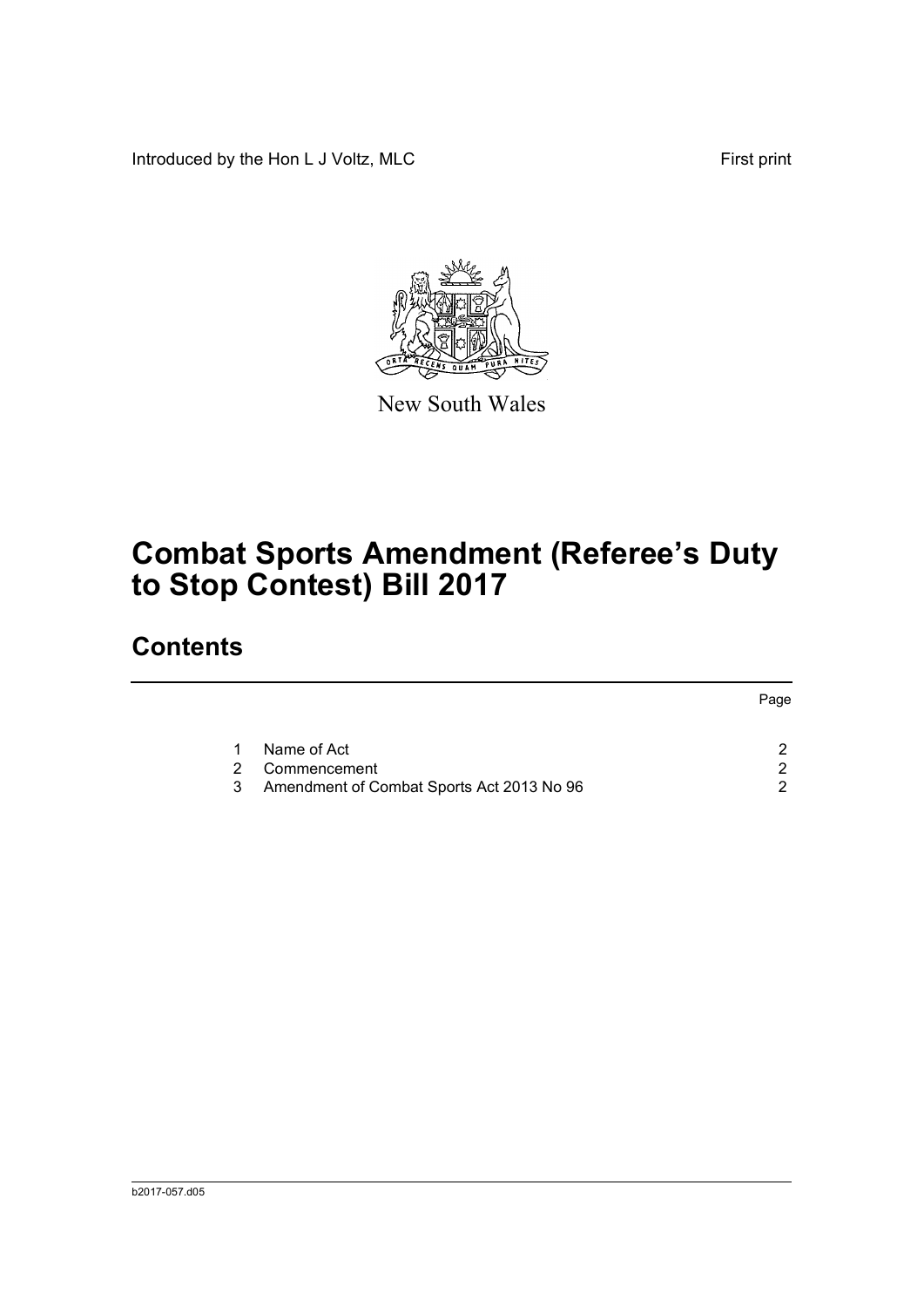

New South Wales

## **Combat Sports Amendment (Referee's Duty to Stop Contest) Bill 2017**

No , 2017

#### **A Bill for**

An Act to amend the *Combat Sports Act 2013* to require the referee of a combat sport contest to stop the contest if directed to do so by a trainer of a combatant.